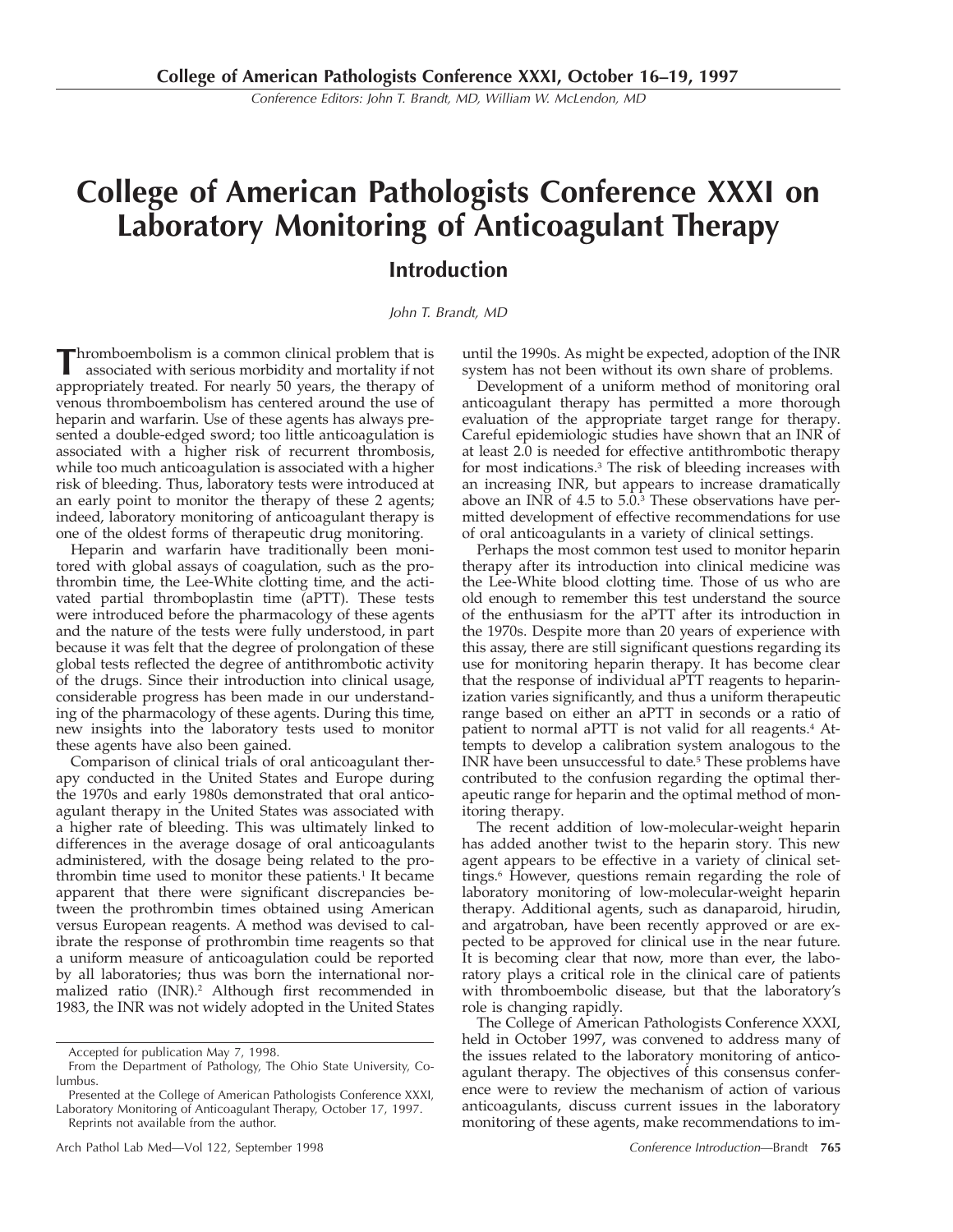prove laboratory monitoring of these agents, and to look down the road to new antithrombotic agents that are being introduced into clinical medicine with an eye on the role of the laboratory in monitoring these agents. Our hope is that the recommendations from this conference will lead to more consistent and improved monitoring of anticoagulant therapy.

Four subcommittees were formed to address specific issues related to anticoagulant therapy. The first group focused on oral anticoagulant therapy and was headed by Robert Fairweather, MD.<sup>7</sup> The second group focused on unfractionated heparin and was headed by John Olson, MD, PhD.4 The third group focused on low-molecularweight heparins and recently introduced agents and was headed by Michael Laposata, MD, PhD.<sup>8</sup> The fourth group was charged to look at anticoagulant agents that are in development; this group was headed by Edwin Bovill, MD.9 Broad representation at the conference was achieved through participation of experts in laboratory medicine, general internal medicine, hematology, cardiology, pharmacy, international standardization, and basic research.

Each group was charged to thoroughly review the literature concerning laboratory issues regarding their anticoagulant agent(s) and to make recommendations regarding the monitoring of therapy based on published reports. Levels of evidence to support the recommendations were defined and were based on the strength of the data in the literature. The working groups each prepared a draft document with its recommendations and circulated this to all participants before the conference. The recommendations were then presented and thoroughly discussed during the conference; a vote was taken following the discussion. The recommendations provided in the following reports all achieved greater than 80% consensus, and most were unanimously accepted.

We believe that the recommendations coming from this consensus conference will have a significant impact on the laboratory monitoring of anticoagulant therapy. We also realize that this conference is not the end of the discussion

on this important topic. As is evident from the final section of this conference, there are many new potential agents on the horizon, each directed at a critical step in the hemostatic response to vascular injury. Many of these agents will require some type of monitoring to maximize safety and effectiveness. In this vein, we hope that the accompanying reports stimulate further discussion among all of those interested in this important clinical problem.

The Consensus Conference participants are indebted to the support of many individuals at their home institutions, the College of American Pathologists, and the *Archives of Pathology & Laboratory Medicine.* We extend particular thanks to Sharon Burr and Beverly Albert of the College of American Pathologists, who managed the logistics that allowed the conference to meet and be productive, and to William W. McLendon, MD, and Jean Wright of the *Archives of Pathology & Laboratory Medicine,* who kept us on track so that these results could be published in a timely manner.

#### **References**

1. Poller L, Taberner DA. Dosage and control of oral anticoagulants: an international collaborative survey. Br J Haematol. 1982;5:479-485

2. WHO Expert Committee on Biological Standardization. 33rd Report. World Health Organ Tech Rep Ser. 1983;687:81–105.

3. Hirsh J, Dalen JE, Deykin D, Poller L, Bussey H. Oral anticoagulants: mechanism of action, clinical effectiveness, and optimal therapeutic range. Chest. 1995;108(suppl): 231S–246S.

4. Olson JD, Arkin CF, Brandt JT, et al. College of American Pathologists Conference XXXI on laboratory monitoring of anticoagulant therapy: laboratory monitoring of unfractionated heparin. Arch Pathol Lab Med. 1998;122:782–798.

5. Van der Velde EA, Poller L. The APTT monitoring of heparin—the ISTH/ ICSH collaborative study. Thromb Haemost. 1995;73:73–81.

6. Weitz JL. Low-molecular-weight heparins. N Engl J Med. 1997;337:688-698.

7. Fairweather RB, Ansell J, van den Besselaar AMHP, et al. College of American Pathologists Conference XXXI on laboratory monitoring of anticoagulant therapy: laboratory monitoring of oral anticoagulant therapy. Arch Pathol Lab Med. 1998;122:768–781.

8. Laposata M, Green D, Van Cott EM, Barrowcliffe TW, Goodnight SH, Sosolik RC. College of American Pathologists Conference XXXI on laboratory monitoring of anticoagulant therapy: the clinical use and laboratory monitoring of low-molecular-weight heparin, danaparoid, hirudin and related compounds, and arga-<br>troban. *Arch Pathol Lab Med.* 1998;122:799–807.

9. Bovill EG, Mann KG, Phillips D, Vlasuk G, Becker RC. College of American Pathologists Conference XXXI on laboratory monitoring of anticoagulant therapy: future directions. Arch Pathol Lab Med. 1998;122:808–816.